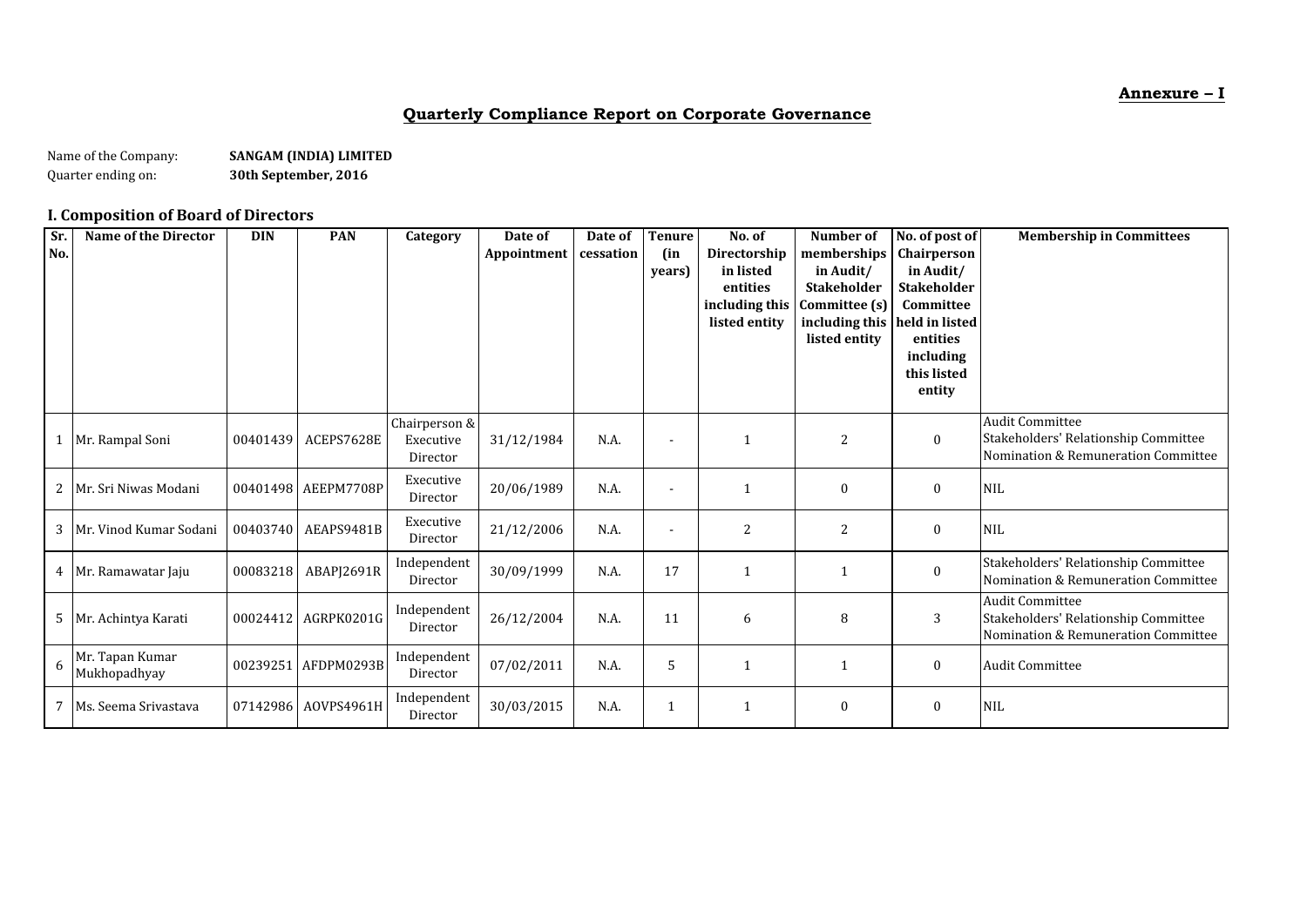# **II. Composition of Committees**

| Sr.<br>No. | <b>Name of Committee</b>            | Name of Committee members    | Category                           |
|------------|-------------------------------------|------------------------------|------------------------------------|
|            |                                     | Mr. Achintya Karati          | Chairperson (Independent Director) |
|            | Audit Committee                     | Mr. Rampal Soni              | Member (Executive Director)        |
|            |                                     | Mr. Tapan Kumar Mukhopadhyay | Member (Independent Director)      |
|            |                                     | Mr. Achintya Karati          | Chairperson (Independent Director) |
| 2          | Nomination & Remuneration Committee | Mr. Rampal Soni              | Member (Executive Director)        |
|            |                                     | Mr. Ramawatar Jaju           | Member (Independent Director)      |
| 3          | <b>Risk Management Committee</b>    | <b>NOT</b>                   | <b>APPLICABLE</b>                  |
|            |                                     | Mr. Achintya Karati          | Chairperson (Independent Director) |
| 4          | Stakeholders Relationship Committee | Mr. Rampal Soni              | Member (Executive Director)        |
|            |                                     | Mr. Ramawatar Jaju           | Member (Independent Director)      |

# **III. Meeting of Board of Directors**

| Sr. | Date(s) of Meeting (if any) in the | Date(s) of Meeting (if any) in the relevant | Maximum gap between any two     |  |
|-----|------------------------------------|---------------------------------------------|---------------------------------|--|
| No. | previous quarter                   | quarter                                     | consecutive (in number of days) |  |
|     | 9th May, 2016                      | 13th August, 2016                           |                                 |  |

# **IV. Meeting of Committees**

| Sr.<br>No. | Name of the Committee                  | Date(s) of meeting during of<br>the committee in the<br>previous quarter | $Date(s)$ of meeting of the<br>committee in the relevant quarter | Whether requirement of<br><b>Quorum met (details)</b> | Maximum gap between any two<br>consecutive meetings in number of<br>days |
|------------|----------------------------------------|--------------------------------------------------------------------------|------------------------------------------------------------------|-------------------------------------------------------|--------------------------------------------------------------------------|
|            | Audit Committee                        | 9th May, 2016                                                            | 13th August, 2016                                                | Yes                                                   | 95 Days                                                                  |
|            | 2 Stakeholders' Relationship Committee | 9th May, 2016                                                            | 13th August, 2016                                                | Yes                                                   | 95 Davs                                                                  |
|            | 3 Nomination & Remuneration Committee  |                                                                          |                                                                  |                                                       |                                                                          |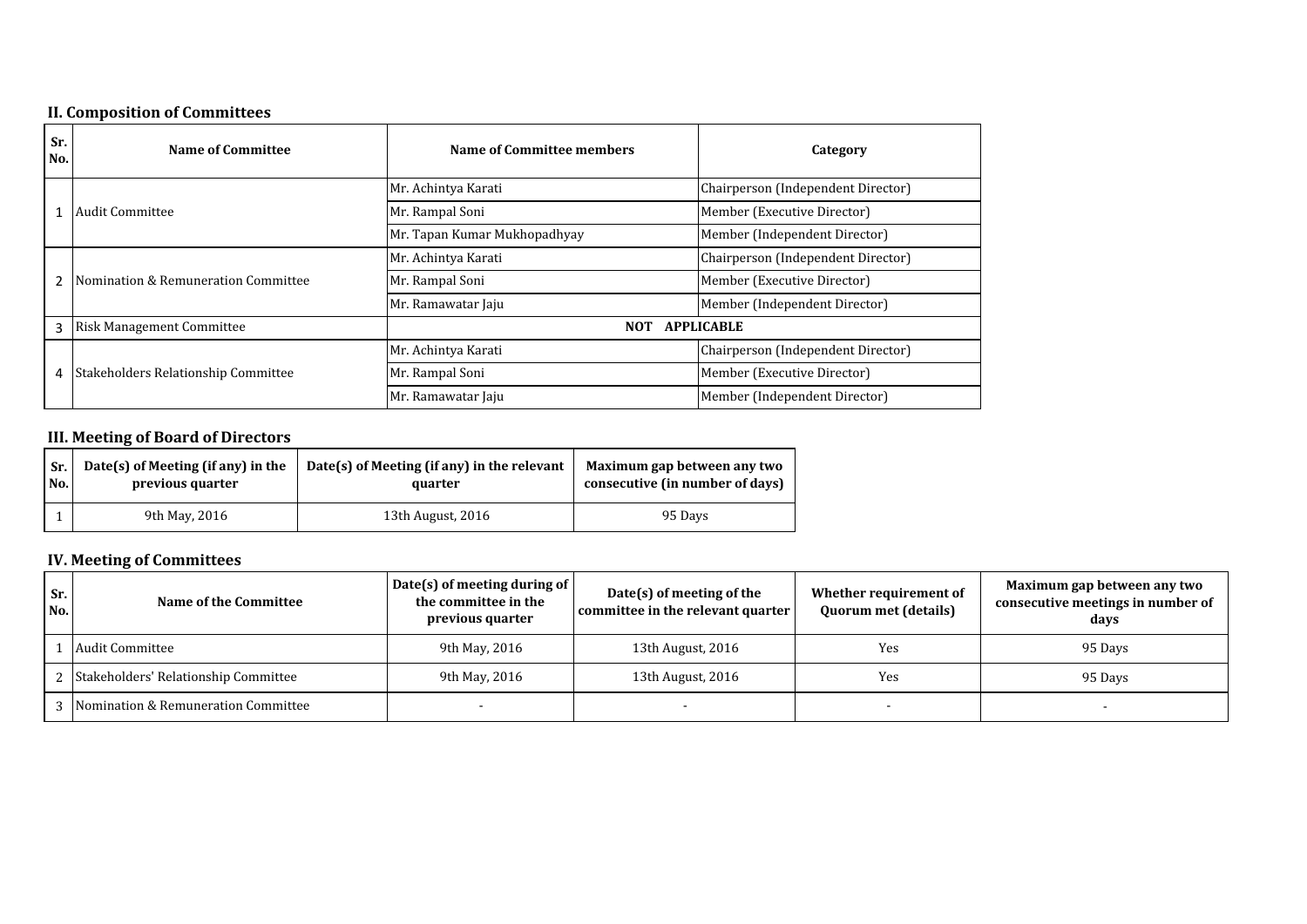# **V. Related Party Transactions**

| <b>Subject</b>                                                                                       | <b>Compliance Status</b><br>(Yes/No/NA) |
|------------------------------------------------------------------------------------------------------|-----------------------------------------|
| Whether prior approval of audit committee obtained                                                   | Yes                                     |
| Whether shareholder approval obtained for material RPT                                               | Yes                                     |
| Whether details of RPT entered into pursuant to omnibus approval have been reviewed by Audit Committ | Yes                                     |

#### **VI. Affirmations**

| Sr.<br>No.     | <b>Subject</b>                                                                                                                                                                                 | <b>Status</b><br>(Yes/No) |
|----------------|------------------------------------------------------------------------------------------------------------------------------------------------------------------------------------------------|---------------------------|
|                | The composition of Board of Directors is in terms of SEBI (Listing obligations and disclosure requirements) Regulations, 2015.                                                                 | Yes                       |
| 2              | The composition of the following committees is in terms of SEBI(Listing obligations and disclosure requirements) Regulations, 2015                                                             | Yes                       |
|                | Audit Committee<br>la.                                                                                                                                                                         |                           |
|                | Nomination & remuneration committee<br>b.                                                                                                                                                      |                           |
|                | Stakeholders relationship committee<br>C.                                                                                                                                                      |                           |
|                | Risk management committee (Not Applicable)                                                                                                                                                     |                           |
| 3              | The above committee members have been made aware of their powers, role and responsibilities as specified in SEBI<br>(Listing obligations and disclosure requirements) Regulations, 2015.       | Yes                       |
| $\overline{4}$ | The meetings of the board of directors and the above committees have been conducted in the manner as specified in SEBI<br>(Listing obligations and disclosure requirements) Regulations, 2015. | Yes                       |
| 5              | This report and/or the report submitted in the previous quarter has been placed before Board of Directors.                                                                                     | Yes                       |
|                | Name: Sri Niwas Modani                                                                                                                                                                         |                           |
|                | <b>Designation:</b> CEO & Managing Director                                                                                                                                                    |                           |

**For Sangam (India) Limited Certified to be true**

 **sd/- (Anil Jain) CFO & Company Secretary**